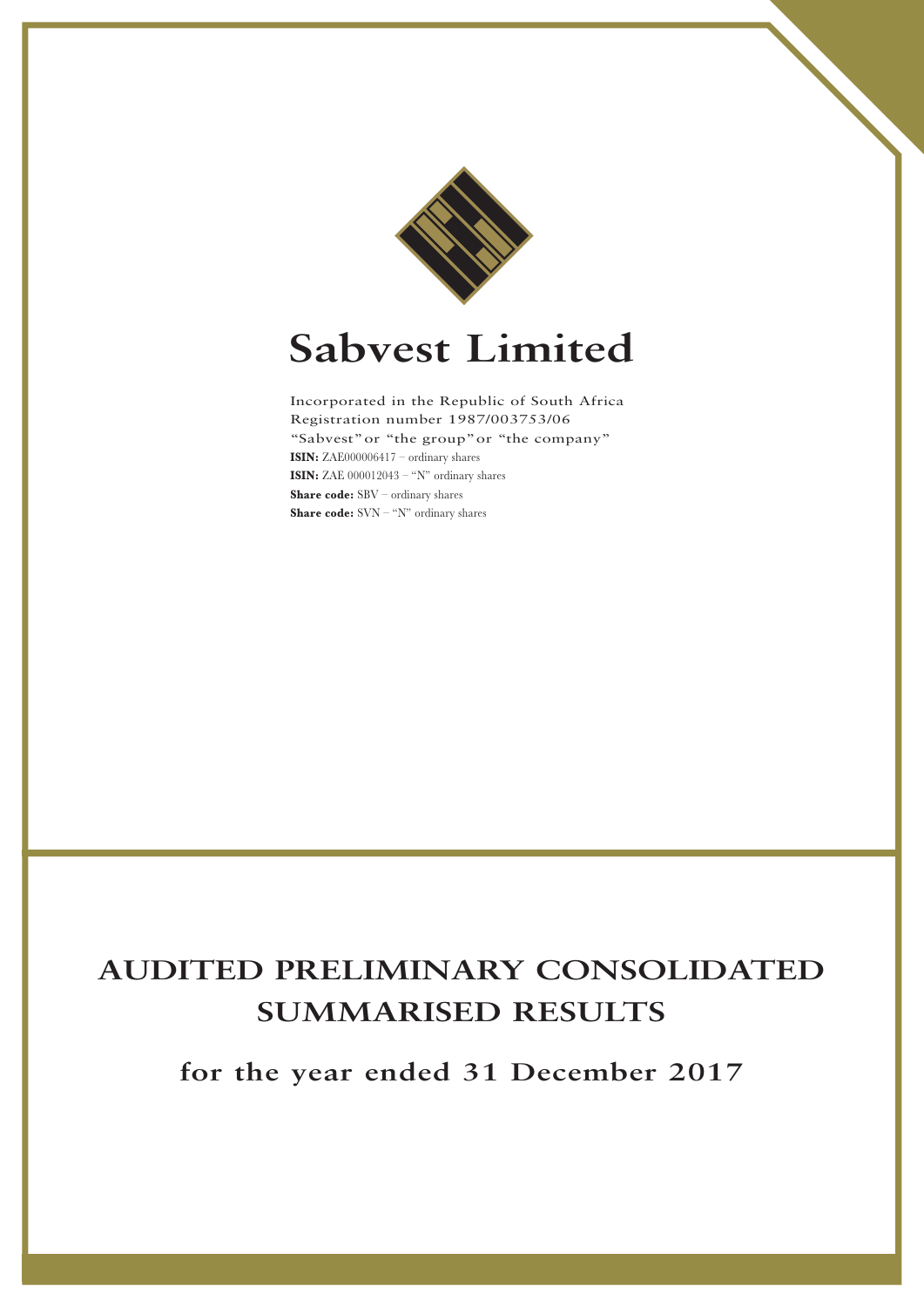## **Consolidated Summarised Statement of Financial Position**

as at 31 December 2017

|                                    | <b>Audited</b> | Restated*2 |
|------------------------------------|----------------|------------|
|                                    | <b>31 Dec</b>  | 31 Dec     |
|                                    | 2017           | 2016       |
|                                    | R'000          | R'000      |
| Non-current assets                 | 1 135 885      | 2 009 727  |
| Property, plant and equipment      | 1 050          | 1 365      |
| Investment holdings                | 1 134 835      | 2 008 362  |
| Unlisted investments               | 652 547        | 1 421 820  |
| Listed investments                 | 332 279        | 474 492    |
| Listed investments held indirectly | 150 009        | 112 050    |
| <b>Current assets</b>              | 1514928        | 158 207    |
| Finance advances and receivables   | 1 388 447      | 3858       |
| Offshore investment holdings       | 126 423        | 151 262    |
| Share portfolio                    | 101 556        |            |
| Equity investment                  | 24 867         | 23 003     |
| Bond portfolio                     |                | 128 259    |
| Cash balances                      | 58             | 3 0 8 7    |
| Total assets                       | 2650813        | 2 167 934  |
| Ordinary shareholders' equity      | 2 303 945      | 1 659 255  |
| Non-current liabilities            | 235 807        | 413 689    |
| Interest-bearing debt              | 110 000        | 90 000     |
| Deferred tax liabilities           | 125 807        | 323 689    |
| <b>Current liabilities</b>         | 111 061        | 94 990     |
| Interest-bearing debt              | 70 897         | 77 732     |
| Offshore portfolio finance         | 7685           | 36 577     |
| Current portion of non-current     |                |            |
| interest-bearing debt              | 30 000         | 30 000     |
| Interest-bearing debt              | 33 212         | 11 155     |
| Accounts payable and provisions    | 40 164         | 17 258     |
| Total equity and liabilities       | 2650813        | 2 167 934  |

## **Consolidated Summarised Statement of Cash Flows**

for the year ended 31 December 2017

|                                              | <b>Audited</b> | Restated*2 |
|----------------------------------------------|----------------|------------|
|                                              | <b>31 Dec</b>  | 31 Dec     |
|                                              | 2017           | 2016       |
|                                              | R'000          | R'000      |
| Cash generated by/(utilised in)              |                |            |
| operating activities                         | 20 766         | (2 077)    |
| Net income for the year                      | 688 364        | 4 1 7 4    |
| Adjusted for non-cash items                  | (641 254)      | 17477      |
| Cash flows from operations                   | 47 110         | 21 651     |
| Dividends paid                               | (26344)        | (23 728)   |
| Cash flows from investing activities         | (31 848)       | (101748)   |
| These include:                               |                |            |
| Purchase of investment holdings and          |                |            |
| offshore portfolio                           | (240 877)      | (328014)   |
| Proceeds from sale of investment holdings    |                |            |
| and offshore portfolio                       | 207 675        | 156 450    |
| Decrease in offshore cash investment         |                | 66 954     |
| portfolio<br>Other                           | 1 3 5 4        | 2862       |
|                                              |                |            |
| Cash effects of financing activities         | 8 0 5 3        | 51881      |
| These include:                               |                |            |
| Increase in long-term loans                  | 20 000         | 20 000     |
| (Decrease)/increase in offshore              |                |            |
| portfolio finance                            | (28892)        | 36 577     |
| Interest-bearing debt                        | 22 057         | 1915       |
| Other                                        | (5112)         | (6 611)    |
| Change in cash and cash equivalents          | (3 029)        | (51944)    |
| Cash balances, less current interest-bearing |                |            |
| debt excluding portfolio finance, at         |                |            |
| beginning of year                            | 3 0 8 7        | 55 031     |
| Cash balances, less RSA interest-            |                |            |
| bearing debt, at end of year                 | 58             | 3 0 8 7    |

## **Consolidated Summarised Statement of Comprehensive Income**

for the year ended 31 December 2017

|                                                                                                        | <b>Audited</b><br><b>31 Dec</b><br>2017<br>R'000 | Restated*2<br>31 Dec<br>2016<br>R'000 |
|--------------------------------------------------------------------------------------------------------|--------------------------------------------------|---------------------------------------|
| Gross income from operations<br>and investments                                                        | 570 934                                          | 111 329                               |
| Dividends received<br>Interest received<br>(Loss)/income on financial instruments<br>and shares        | 94 273<br>7 1 1 7<br>(22558)                     | 63 340<br>10 980<br>5313              |
| Fees and sundry income<br>Fair value adjustment to investments                                         | 1 3 6 2<br>490 740                               | 1 1 4 7<br>30 549                     |
| $-$ Listed<br>- Listed held indirectly<br>- Unlisted                                                   | (44022)<br>(67091)<br>601 853                    | (170103)<br>42 678<br>157 974         |
| Direct transactional costs<br>Impairments<br>Interest paid                                             | (633)<br>(1506)<br>(15839)                       | (518)<br>(15175)                      |
| Net income before expenses<br>Less:<br>Expenditure                                                     | 552 956<br>(62 474)                              | 95 636<br>(24329)                     |
| Operating costs<br>Depreciation                                                                        | (62108)<br>(366)                                 | (23943)<br>(386)                      |
| Net income before taxation<br>Taxation - deferred                                                      | 490 482<br>197882                                | 71 307<br>(67133)                     |
| - Current year<br>$-$ Increase in CGT inclustion rate<br>$-$ prior year                                | 197882                                           | (11422)<br>(55 711)                   |
| Net income for the year attributable<br>to equity shareholders<br>Translation of foreign subsidiary *1 | 688 364<br>(12 217)                              | 4 1 7 4<br>(15961)                    |
| Total comprehensive income/(loss)<br>attributable to equity shareholders                               | 676 147                                          | (11787)                               |

\*1 *This item may subsequently be classified to profit and loss.* \*2 *Refer to restatement of comparative information.*

### **Other Information**

|                                                                                                                 | <b>Audited</b><br><b>31 Dec</b><br>2017 | Audited<br>31 Dec<br>2016 |
|-----------------------------------------------------------------------------------------------------------------|-----------------------------------------|---------------------------|
| Net asset value per share with investments<br>at fair value $-$ cents<br>Number of shares in issue less held in | 5 0 8 5                                 | 3646                      |
| treasury $-000$ 's                                                                                              | 45 306                                  | 45 513                    |
| Earnings per share $-$ cents<br>Weighted average number of shares                                               | 1 5 1 7 , 3                             | 9,2                       |
| in issue $-000$ 's                                                                                              | 45 368                                  | 45 600                    |
| Reconciliation of headline (loss)/earnings<br>(R'000)                                                           |                                         |                           |
| Net income for the year<br>Loss on sale of property, plant                                                      | 668 364                                 | 4 1 7 4                   |
| and equipment                                                                                                   |                                         | 5                         |
| Headline earnings for the year                                                                                  | 668 364                                 | 4 1 7 9                   |
| Headline earnings per share $-$ cents $*3$                                                                      | 1 5 1 7 , 3                             | 9,2                       |
| * <sup>3</sup> There are no diluting instruments.                                                               |                                         |                           |

## **Salient Features**

|                                                                                                                                  | 2017           | Growth        | growth  | growth             | Unaudited Unaudited Unaudited Unaudited<br>Audited Compound Compound Compound Compound<br>growth | growth      |
|----------------------------------------------------------------------------------------------------------------------------------|----------------|---------------|---------|--------------------|--------------------------------------------------------------------------------------------------|-------------|
|                                                                                                                                  | <b>Audited</b> | l year        | 3 years | 5 years            | $10$ years                                                                                       | 15 years    |
|                                                                                                                                  | <b>Cents</b>   | $\frac{0}{0}$ | 0/0     | $\frac{0}{\alpha}$ | 0/0                                                                                              | $^{0}/_{0}$ |
| Net asset value                                                                                                                  |                |               |         |                    |                                                                                                  |             |
| per share                                                                                                                        | 5 085,0        | 39.5          | 23,8    | 22,4               | 21,9                                                                                             | 19,4        |
| Headline earnings                                                                                                                |                |               |         |                    |                                                                                                  |             |
| per share                                                                                                                        | 1517,3         | >100          | 50,6    | 37,5               | 30,2                                                                                             | 26,9        |
| Earnings per share                                                                                                               | 1 5 1 7 , 3    | >100          | 50,2    | 37,5               | 31,2                                                                                             | 28,7        |
| Dividends per share*                                                                                                             | 61,0           | 10,9          | 12,4    | 13,8               | 15,9                                                                                             | 53,6        |
| *Calculation excludes special dividends of 100 cents per share paid in 2013, 2014 and 2018.                                      |                |               |         |                    |                                                                                                  |             |
| <b>Extracted from the Audited</b><br>2017<br>2016<br>2015<br>2014<br>Rm<br><b>Financial Statements*</b><br>Rm<br>Rm<br><b>Rm</b> |                |               |         |                    | 2013<br><b>Rm</b>                                                                                |             |
| Profit after taxation                                                                                                            |                |               | 4,2     | 459,9              | 204,6                                                                                            | 279.8       |
| Shareholders' funds                                                                                                              |                |               | 1659.3  | 1 701,4            | 1 233,1                                                                                          | 1 085,0     |
| Total assets                                                                                                                     |                | 2650,8        | 2 167,9 | 2 098,5            | 1555,7                                                                                           | 1 400,1     |

\**The directors take responsibility for the correct extraction of the information from the audited financial statements.*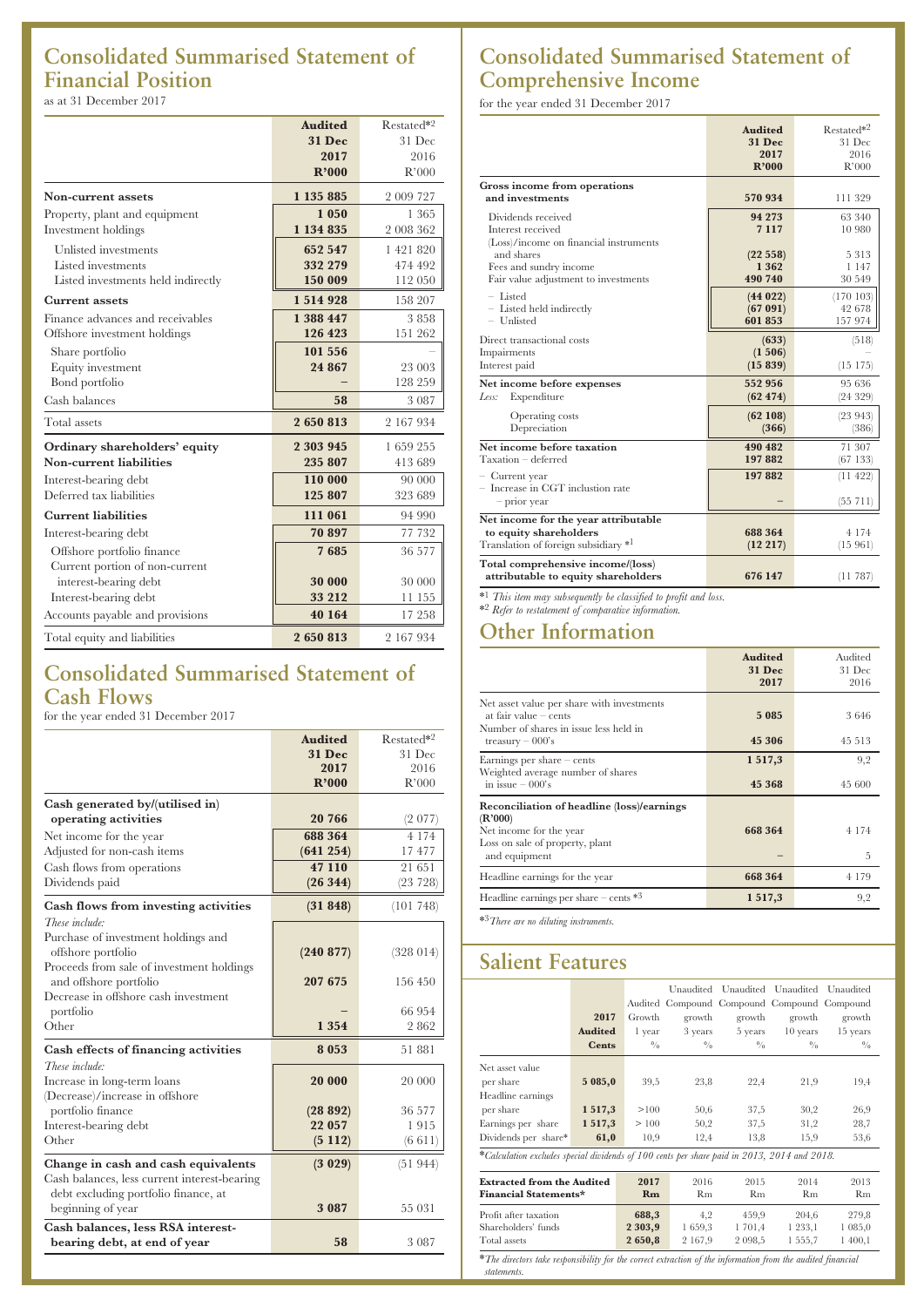## **Consolidated Summarised Statement of Changes in Equity**

#### for the year ended 31 December 2017

|                                         |                  |          | Non-             |               |                     |
|-----------------------------------------|------------------|----------|------------------|---------------|---------------------|
|                                         |                  |          | distri-          | Disti-        |                     |
|                                         | Share            | Share    | butable          | butable       |                     |
|                                         | capital          | premium  | reserve          | reserve       | Total               |
|                                         | R'000            | R'000    | R'000            | R'000         | R'000               |
| Balance as at 1 January 2016            | 856              | 40 155   | 70 475           |               | 1 589 896 1 701 382 |
| Total comprehensive income for          |                  |          |                  |               |                     |
| the year                                |                  |          | (15961)          | 4 1 7 4       | (11787)             |
| Loss in share trust                     |                  |          | $\left(1\right)$ |               | $^{(1)}$            |
| Shares held in treasury - written back  |                  | 5 5 9 3  |                  |               | 5 5 9 3             |
| Shares held in treasury                 | $\left(1\right)$ | (12 203) |                  |               | (12 204)            |
| Dividends paid                          |                  |          |                  | (23 728)      | (23 728)            |
| Balance as at 31 December 2016          | 855              | 33 545   | 54 513           |               | 1 570 342 1 659 255 |
| Total comprehensive profit for the year |                  |          | (12 217)         | 688 364       | 676 147             |
| Loss in share trust                     |                  |          | (1)              |               | (1)                 |
| Shares held in treasury – written back  | 1                | 12 203   |                  |               | 12 204              |
| Shares held in treasury                 | (5)              | (17311)  |                  |               | (17316)             |
| Dividends paid                          |                  |          |                  | (26 344)      | (26 344)            |
| Balance as at 31 December 2017          | 851              | 28 437   | 42 295           |               | 2 232 362 2 303 945 |
|                                         |                  |          |                  | <b>31 Dec</b> | 31 Dec              |
|                                         |                  |          |                  | 2017          | 2016                |
|                                         |                  |          |                  |               |                     |

|                                                                                                                                  | <b>2017</b><br>R'000 | 2016<br>R'000 |
|----------------------------------------------------------------------------------------------------------------------------------|----------------------|---------------|
| Dividends per share (proposed after interim/year-end) – cents<br>Special dividends per share (proposed after year-end) $-$ cents | 61.0<br>100.0        | 55,0          |

#### **Contingent Liabilities** at 31 December 2017

- 
- 1. The group has rights and obligations in terms of shareholder and purchase and sale agreements relating to its present and former investments.
- 2. Commitments for the lease of premises are as follows:

| Year 1 | R <sub>1</sub> 013 934 |
|--------|------------------------|
| Year 2 | R <sub>1</sub> 101 565 |
| Year 3 | R <sub>474</sub> 750.  |

- 3. An offshore subsidiary has guaranteed a loan of \$5m on behalf of an investee.
- 4. An offshore subsidiary has an investment commitment of \$33,6m.
- 5. A subsidiary has an investment commitment of R93m.

#### **Commentary**

#### **Profile**

Sabvest is an investment group which has been listed on the JSE since 1988. Its ordinary and "N" ordinary shares are quoted in the Equity Investment Instruments sector.

Sabvest has significant interests in four unlisted industrial groups, long-term direct and indirect holdings in seven listed investments and equity funds, and offshore share and bond portfolios, all accounted for on a fair value basis. In addition, Sabvest invests in debt instruments and portfolios and undertakes other fee and profit earning activities from time to time.

#### **Changes in Investment Holdings**

During the year Sabvest:

- purchased 30% of Classic Food Brands (Pty) Ltd and provided loan seed capital;
- purchased 41 523 shares in Brait for R3,1m, thereby increasing its holding to 800 000 shares;
- purchased 4,5m shares in Rolfes for R12,3m, thereby increasing its direct and indirect holding to 33m shares representing a 20,5% economic interest in Rolfes;
- purchased 50 000 shares in Net1 for R7,4m;
- purchased 200 000 units in Value Capital Partners Fund for R20m;
- purchased and sold 2m shares in Long4Life;
- restructured the form of its investment in Torre Industries Limited by disposing of its Torre shareholding to Newshelf 1400 (Pty) Ltd in exchange for ordinary shares in Newshelf with the result that it holds 48,67% of Newshelf, representing a look-through holding in Torre of 62 842 500 shares;
- increased its offshore listed share portfolio to R101,5m from RNil and reduced its offshore bond portfolio from R128,3m to RNil;
- purchased 6,5m shares in Corero Network Securities for R6,7m (GBP385,000), thereby increasing its interest in Corero to 22,0m shares representing 7,0% of Corero; and
- was credited with a special dividend of R1,387bn by SA Bias Industries pursuant to the sale by SA Bias of its International Trimmings and Labels (ITL) divisions for approximately US\$186,9m (R2,3 bn at the exchange rates at the time) on 31 December 2017.

#### **Investment Holdings**

as at 31 December 2017

|                                             | Number of Economic<br>Ordinary<br>shares/units | interest<br>$\frac{0}{0}$ | Fair<br>value<br>R'000 |
|---------------------------------------------|------------------------------------------------|---------------------------|------------------------|
| <b>Unlisted Industrial Investments</b>      |                                                |                           |                        |
| Classic Food Brands (Pty) Ltd               |                                                | 30,0                      |                        |
| Flexo Line Products (Pty) Ltd               |                                                | 25,0                      |                        |
| SA Bias Industries (Pty) Ltd * <sup>1</sup> |                                                | 59,9                      |                        |
| Sunspray Food Ingredients (Pty) Ltd *2      |                                                | 22,0                      |                        |
|                                             |                                                |                           | 652 547                |
| <b>Listed Long-Term Investments</b>         |                                                |                           |                        |
| Brait S.E.                                  | 800 000                                        |                           | 33 328                 |
| Metrofile Holdings Limited                  | 25 000 000                                     |                           | 95 250                 |
| Net1 UEPS Technologies Inc                  | 50 000                                         |                           | 7 4 0 6                |
| Rolfes Holdings Limited                     | 10 500 000                                     |                           | 29 295                 |
| <b>Transaction Capital Limited</b>          | 10 000 000                                     |                           | 167 000                |
|                                             |                                                |                           | 332 279                |
| <b>Listed Long-Term Investments</b>         |                                                |                           |                        |
| <b>Held Indirectly</b>                      |                                                |                           |                        |
| Rolfes Holdings Limited *3                  | 22 500 000                                     |                           | 62 775                 |
| Torre Industries Limited *4                 | 62 842 500                                     |                           | 62 842                 |
| Value Capital Partners Fund *5              | 200 000                                        |                           | 24 392                 |
|                                             |                                                |                           | 150 009                |
| Long-term investment holdings               |                                                |                           | 1 134 835              |
| Offshore investment holdings                |                                                |                           | 126 423                |
| Share portfolio                             |                                                |                           | 101 556                |
| Bond portfolio                              |                                                |                           |                        |
| Corero Network Security Plc                 | 22 000 000                                     |                           | 24 867                 |
| TOTAL HOLDINGS                              |                                                |                           | 1 261 258              |

\*1 *Voting interest 49%.*

\*2 *Held indirectly through ordinary shares in Famdeen Investments (Pty) Ltd.*

- \*3 *Held indirectly through participating preference shares in Masimong Chemicals (Pty) Ltd linked to the performance of 22,5m shares in Rolfes Holdings Limited.*
- \*4 *Held indirectly through ordinary shares in Newshelf 1400 (Pty) Ltd.*
- \*5 *Value Active PFP H4 Fund invested in listed equities presently primarily in Allied Electronics Corporation Limited and Adcorp Holdings Limited.*

Subsequent to the reporting date Sabvest:

- purchased 200 000 shares in Brait for R7,6m, thereby increasing its holding to 1m shares;
- purchased 200 000 shares in Net1 for R24,6m thereby increasing its holding to 250 000 shares;
- purchased 4 000 000 shares in Rolfes Holdings for R12,8m increasing its holdings to 14 500 000 shares:
- purchased 30% of Mandarin Industries Limited (BVI), the holding company of the ITL Group internationally, for \$33,6m (R414m at the exchange rates at the time);
- received the payment of the special dividend at the year-end by SA Bias in the amount of R1,387bn;
- purchased 30% of ITL Holdings South Africa (Pty) Ltd through Mandarin Holdings (Pty) Ltd (RSA) for R33m and made a preference share investment of R60m in Mandarin Holdings;
- concluded an asset swap of R300m into US dollars;
- invested the dollar equivalent of R208m (\$17,4m) from the asset swap in a bespoke offshore technology portfolio comprising 15 large cap technology companies and one technology fund, the details of which were advised to shareholders on 14 February 2018;
- retained the balance of \$7,3m (R92m) in cash and liquid interest-bearing instruments abroad; and
- refocused its general offshore equity portfolio to an increased overweight position in biotech and pharmaceutical stocks.

#### **Financial Results**

PAT increased materially to R688,3m primarily due to the increase in valuation of SA Bias Industries and the subsequent credit received for its special dividend. PAT was further enhanced by the reversal of a portion of the deferred tax provisions.

PAT was negatively affected by reductions in the share prices of the group's RSA listed holdings other than Transaction Capital and the Value Capital Partners Fund which performed strongly.

Operating costs increased materially due to performance linked incentives in the current year and virtually none in the prior year.

HEPS increased to a record 1 517,3 cents and NAV per share increased by 39,5% to a new high of 5 085 cents per share. Shareholders' funds increased by 38,8% to R2,3bn.

Normal DPS for the year increased by 10,9% to 61 cents per share and a special dividend of 100 cents per share was declared.

With regard to the accounting for the SA Bias transactions, the increase in the value of SA Bias arising from the sale of ITL and the subsequent decrease arising from the special dividend have both been accounted for as fair value adjustments to unlisted investments.